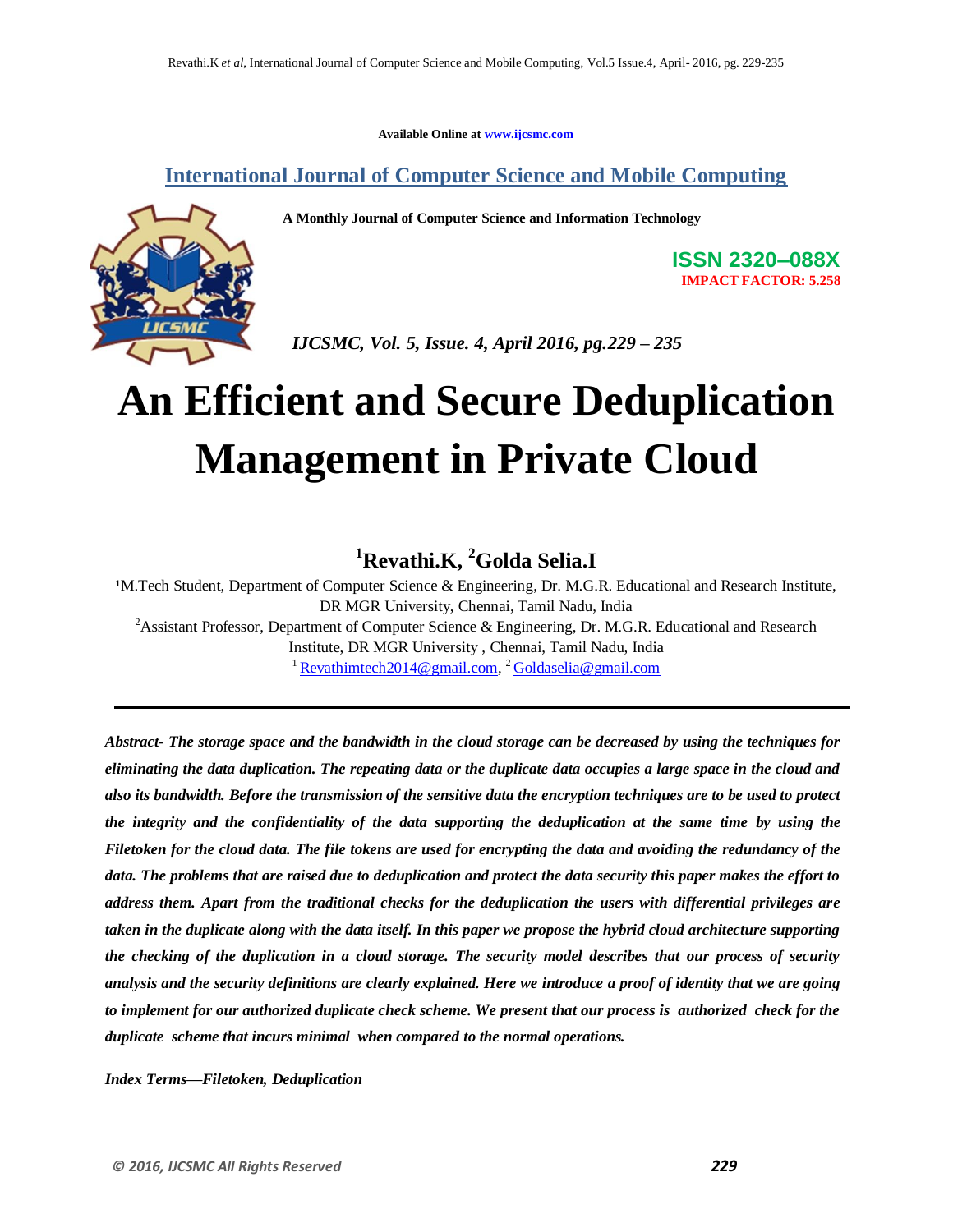# **1. INTRODUCTION**

The virtualized sources that are in the cloud computing provides us a great service across the internet, while making the platform as well as the implementation details of them too a secure aspect. Today cloud have been raised to a good volume and provides us a good storage and the computing parallel at very low cost relatively. There is an increasing amount of cloud storage due to its security as well as its volume. But there have been a greater discussion on the privileges on the user as well as the deduplication of the data across the cloud.

To make a scalable and a trustable cloud computing, the deduplication has been a well-known technique turning its attention gradually. The deduplication is nothing but the specialized way of data compression for the elimination of the data deduplication. This typical technique is used for the transmitting the data over network securely and maintaining the data with a single copy of the data, rather than multiple copies of data being used. This reduces the redundant data to a huge extent. While uploading or downloading the token request is to be made and then the file token is generated by a private cloud. Then he user can be able to upload or download the data for the user in a secure manner. This enhances the duplication as well by converting the data into bytes and then comparing the data for the ease of making the physical data distinct.



Fig 1: Data transferring with file tokens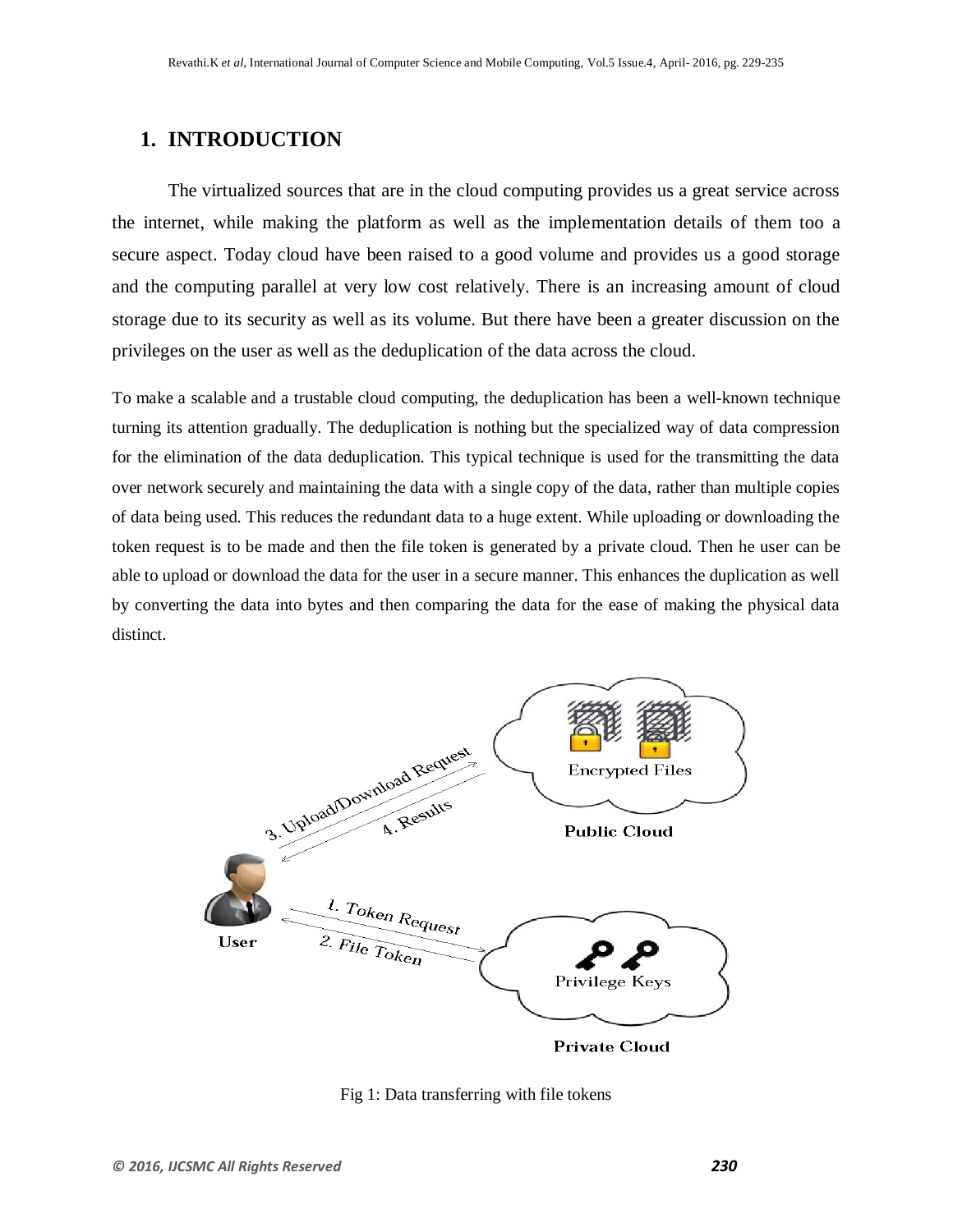#### *a) Authorization control creation and Key Generation:*

The private keys for privileges will not be issued to users directly, which will be kept and managed by the private cloud server instead. In this way, the users cannot share these private keys of privileges in this proposed construction. The privilege key sharing among users in the above straightforward construction.

To get a file token, the user needs to send a request to the private cloud server. The process of managing the cryptographic keys in the cryptosystem includes in dealing with the many scenarios ,example of them include the way of using, storing and the key replacement. There are many protocols that are used to include the cryptographic way of sending and receiving the data some of them include the designing of the protocol and the procedure the user uses and the key generated in the servers.

The cipher key is concerned for the user at every level of transmission and receiving. In the contrast for the scheduling of the key that is typically for handling the material operations for the cipher key.

The key management is successful in all the level of the security for the cryptosystem. The system policy is the difficult aspect for the cryptography because it involves the many factors right from the system policy to the user training and the organization and departmental coordination between all these elements.

#### *b) Owner uploading in Private Cloud:*

A user can upload a file and stored in a private cloud. The private keys for privileges will not be issued to users directly, which will be kept and managed by the private cloud server instead. In users cannot share these private keys of privileges in this proposed construction The privilege key sharing among users in the above straightforward construction. The authorized duplicate check for this file can be performed by the user with the public cloud before uploading this file. The cloud storage proposed in our system is the combination of different clouds like the private and public also known as the community cloud that enables the users to use them. But in reality they are bound together for providing a good service of the data storage. These are dedicated for the cloud resources to connect the collocation with a managed and dedicated servers.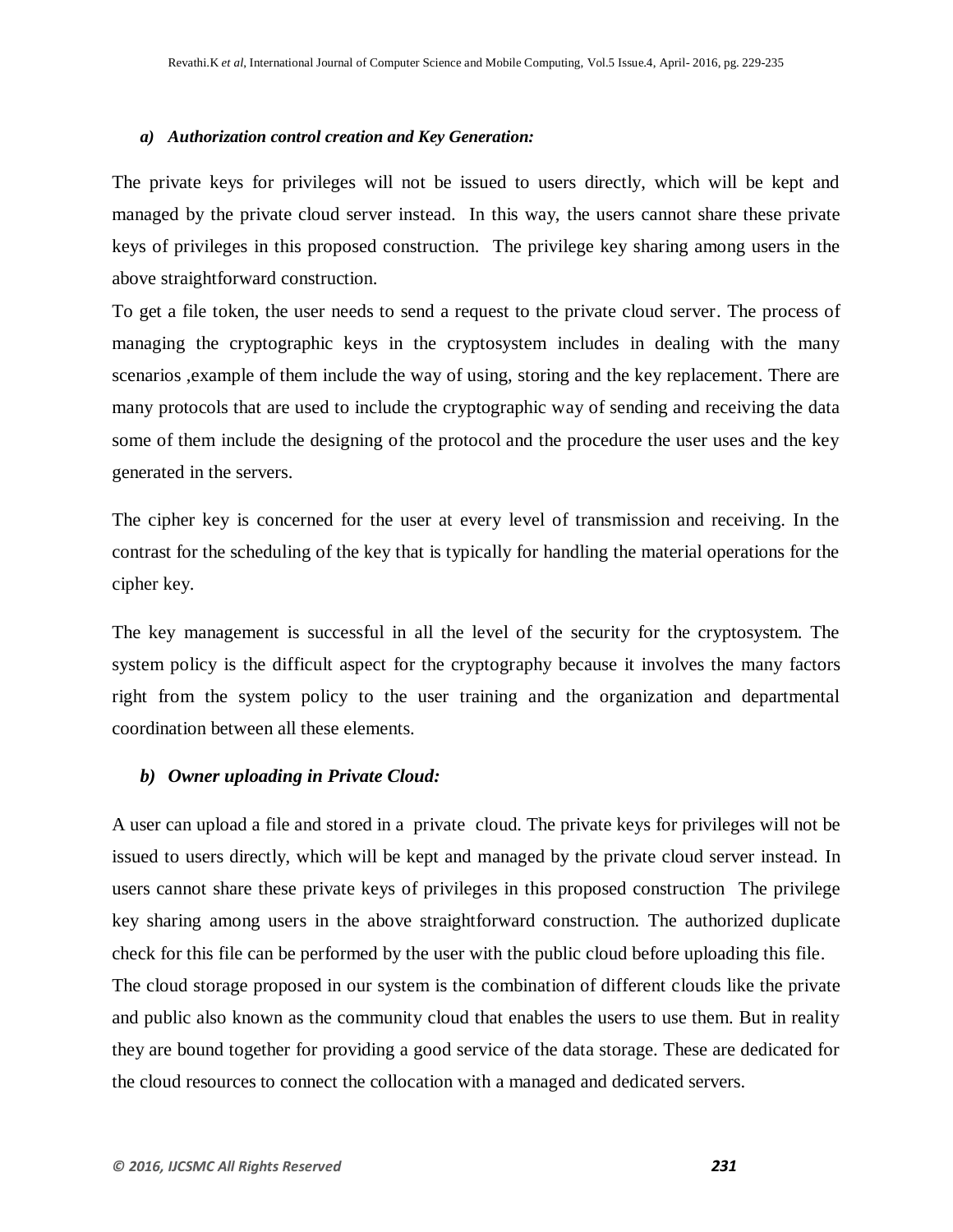The private cloud service can be defined as cloud computing service that they are integrated with the different types of the cloud servers that are available like the public, private and the community cloud servers. The separate hybrid cloud service that is used in the boundaries of the given category of browsers enables us to extend their volumes in terms of the cloud services, the integration and the customization with the cloud service providers.

There is a varied use of the case of the hybrid cloud composition. If we consider the organization that transfers the sensitive data in a local home network through the private cloud application can be made by using the business intelligence provided on the public cloud as well as a software service. These transmission depends on many number of factors for organizing the quality data transfer in a good fashion.

There is a wide range of cloud users increasing graph. This scenario makes the data to be transferred at a high rate and at a high speed. These capabilities enables the cloud to employ the data to a good turning in terms of the private or public cloud. The most important features that are used for this functionality is the bursting tetchiness where the data is so secure and the breached in the flow are never allowed. The prior advantage of the hybrid cloud is it has the elements that allow the users to make them more compatible for the user requirement. This creates a good amount of demand in the IT sector as well as the raising of the converting the complex task to a simple and to a secure way.

## *c) Detect Deduplication:*

Convergent encryption provides data confidentiality in deduplication. A user derives a convergent key from each original data copy and encrypts the data copy with the convergent key. In addition, the user also derives a tag for the data copy, such that the tag will be used to detect duplicates. To detect duplicates, the user first sends the tag to the server side to check if the identical copy has been already stored.

Data deduplication is an enhanced technique for the data compression as well as the duplication of the data for repeating the copies to prevent it from the unsecured way of using them. This improves the utilization of the data transfers used in the cloud. There are single instance data storage measures that are taken from the initial stage of data being processed. In the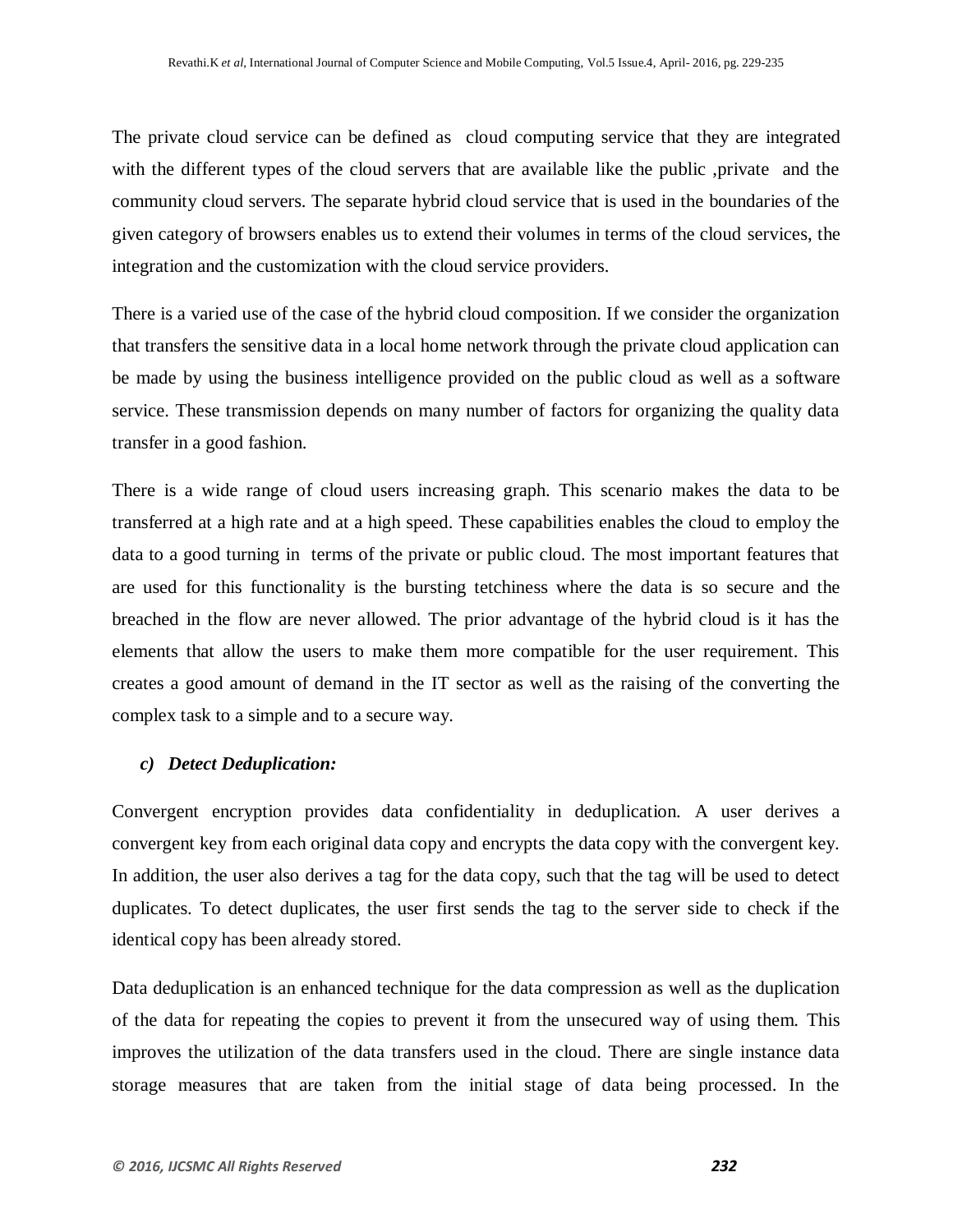deduplication process the data is being processed by using chunks of data and being transferred for the analysis and then they are given with the redundant chunk that remove them.

In this way the copy of the stored data when ever matched then the chucks are reflected back explaining that the data is being provided and cannot be replaced or any other factors for the improvement of the data process.

#### *d) Key Exchanging:*

The private keys for the privileges are managed by the private cloud the file token requests from the users. The interface offered by the private cloud allows user to submit files. In queries to be securely stored and computed respectively. The private cloud server will also check the user's identity before issuing the corresponding file token to the user. The authorized duplicate check for this file can be performed by the user with the public cloud before uploading this file. The data is being spoofed first and then the data is being compared for the storing. Before this process the data looking for the duplication is no need any wait for the calculation or the lookups that are being made or completed for a great extent of the data transferred. There by this ensures that the data is not being transferred to a great extent. The active files are compared and then they are processed for the transmission of the data.

#### *e) Verification and File Retrieving:*

The private cloud server will also check the user's identity before issuing the corresponding file token to the user. An identification protocol use the proof and verification algorithm respectively. It also initializes a PoW protocol POW for the file ownership proof. In file retrieving it first sends a request and the file name to the S-CSP. Upon receiving the request and file name, the S-CSP will check whether the user is eligible to download file.

The data that is been deduplicated can be read back if one of the file is delivered in chunks. This can simply produce the link with the referred chunks of data. All these are ended with the transparent transfer to the end application user.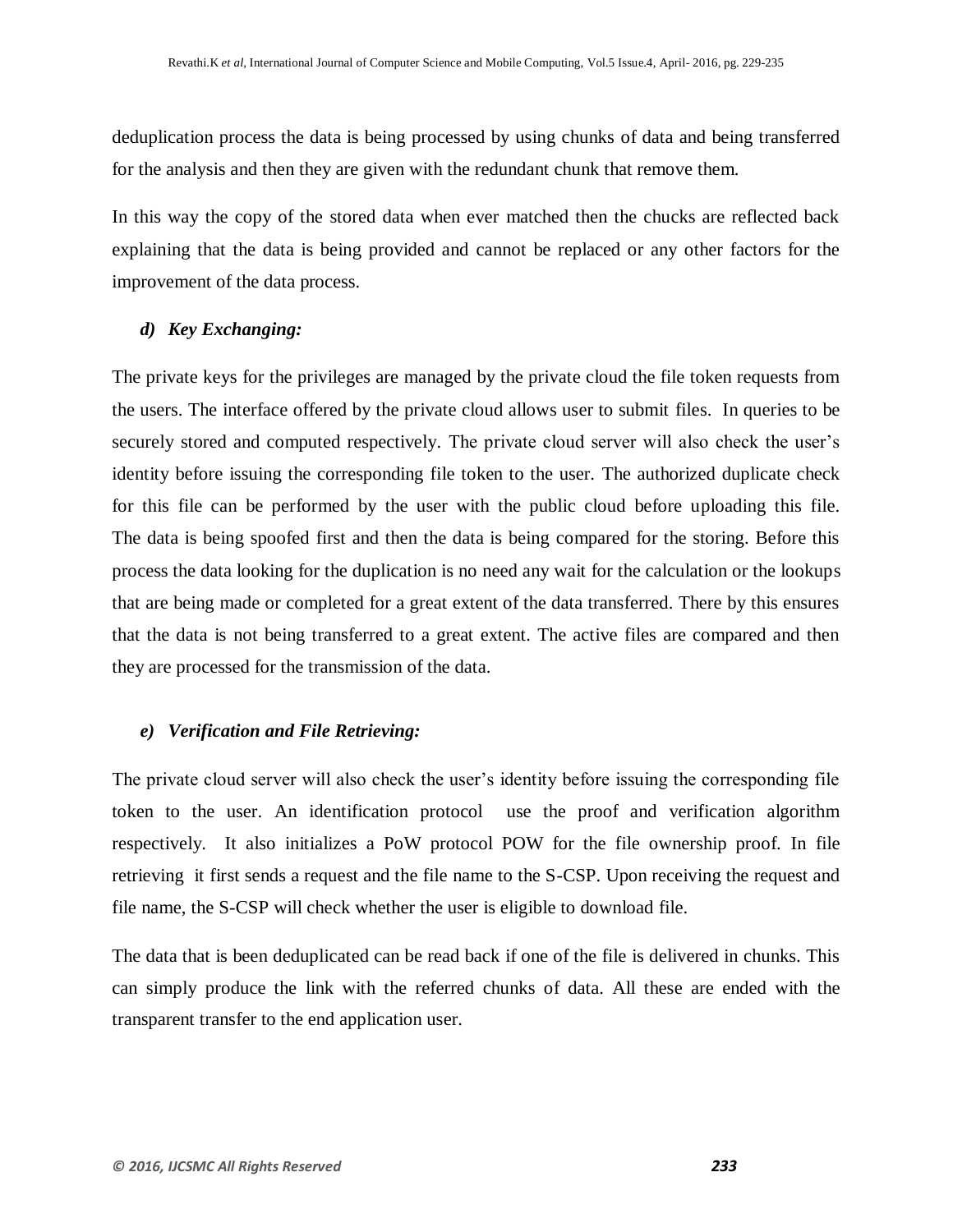For example the chunking between the various factors like the technology, implementation and the data factors. There are some physical layer constrains that are removed by the deduplication techniques used by us. The general method for the intensive chunking is the sliding-block.



#### *Architecture Diagram:*

Fig:2 - Data Depulication by using file keys generation

# **2. CONCLUSION**

In this paper, we have tested the data with different access privileges and data is processed with different techniques like the data dedupication check supporting the data compression and saving bandwidth and the volume of the cloud storage. We also presented several new deduplication constructions supporting authorized duplicate check in private cloud architecture, in which the duplicate-check tokens of files are generated by the private cloud server with private keys. Security analysis demonstrates that our schemes are secure in terms of insider and outsider attacks specified in the proposed security model. As a proof of concept, we implemented a prototype of our proposed authorized duplicate check scheme and conduct test based experiments on our prototype. We showed that our authorized duplicate check scheme incurs minimal overhead compared to convergent encryption and network transfer.